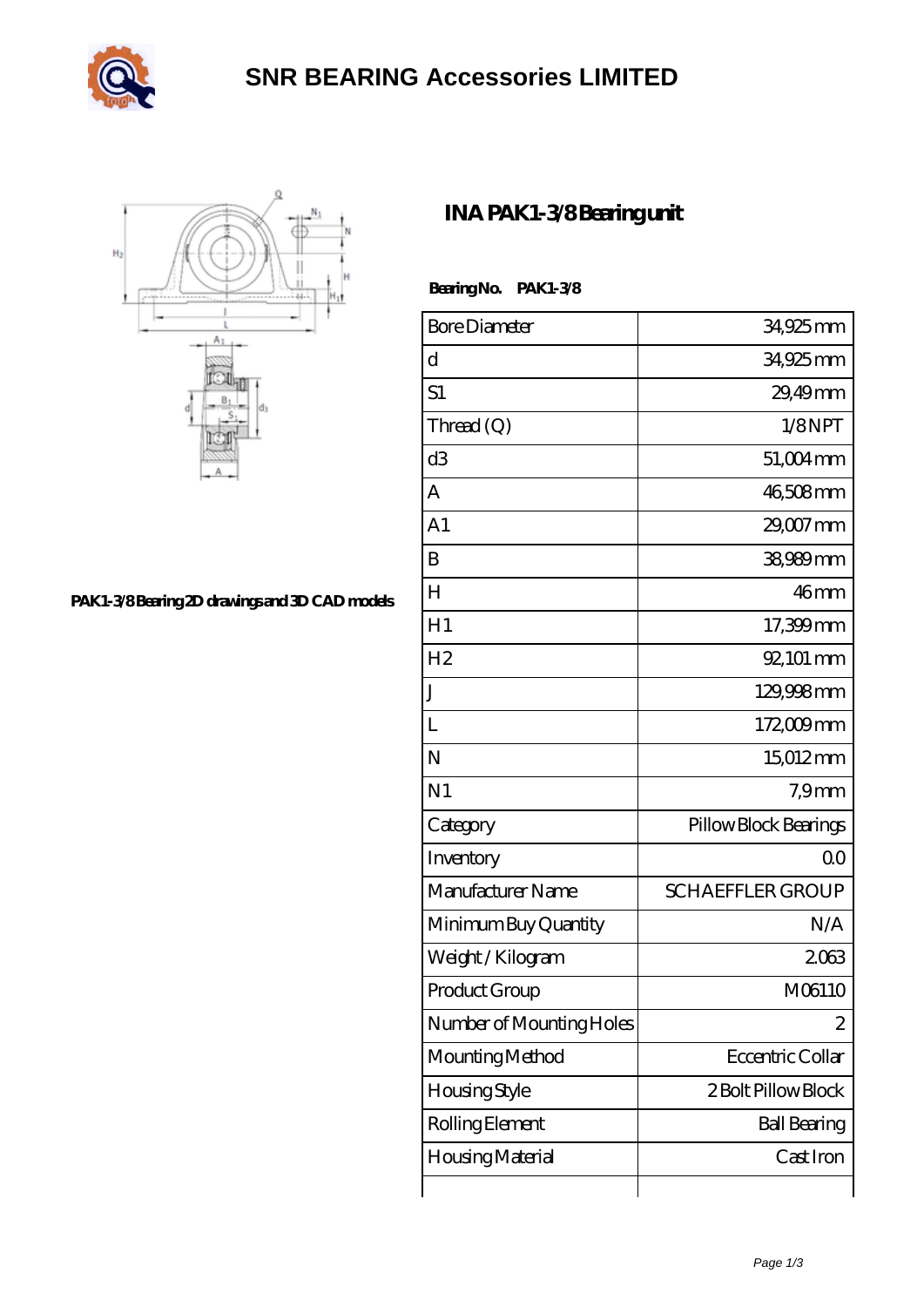

## **[SNR BEARING Accessories LIMITED](https://m.arunrecommends.com)**

| Expansion / Non-expansion        | Non-expansion                                                                                                                                                                                            |
|----------------------------------|----------------------------------------------------------------------------------------------------------------------------------------------------------------------------------------------------------|
| Relubricatable                   | Yes                                                                                                                                                                                                      |
| <b>Insert Part Number</b>        | GRA106NPPB                                                                                                                                                                                               |
| Seals                            | Double Lip Contact                                                                                                                                                                                       |
| <b>Housing Configuration</b>     | 1 Piece Solid                                                                                                                                                                                            |
| Inch - Metric                    | Inch                                                                                                                                                                                                     |
| <b>Other Features</b>            | Single Row   Spherical   Low<br>Base   With Set Screw                                                                                                                                                    |
| Long Description                 | 2Bolt Pillow Block; 1-3/8"<br>Bore; 1-13/16" Base to<br>Center Height; Eccentric<br>Collar Mount; Ball Bearing;<br>4.807' Minimum Bolt<br>Spacing, 5.429" Bolt Spacing<br>Maximum; Relubricatable;<br>Ca |
| Category                         | Pillow Block                                                                                                                                                                                             |
| <b>UNSPSC</b>                    | 31171511                                                                                                                                                                                                 |
| Harmonized Tariff Code           | 8483204040                                                                                                                                                                                               |
| Noun                             | Bearing                                                                                                                                                                                                  |
| Keyword String                   | Pillow Block                                                                                                                                                                                             |
| Manufacturer URL                 | http://www.ina.com                                                                                                                                                                                       |
| Manufacturer Item Number         | PAK1-3/8                                                                                                                                                                                                 |
| Weight / LBS                     | 3749                                                                                                                                                                                                     |
| Bolt Spacing Maximum             | 5.429Inch   137.9Millimeter                                                                                                                                                                              |
| Bore                             | 1.375Inch   34.925<br>Millimeter                                                                                                                                                                         |
| Bolt Spacing Minimum             | 4.807 Inch   122. 1 Millimeter                                                                                                                                                                           |
| Base to Center Height            | $1.813$ Inch   $4605$<br>Millimeter                                                                                                                                                                      |
| Nominal Bolt Center to<br>Center | 5Inch   127 Millimeter                                                                                                                                                                                   |
| Length Thru Bore                 | 1.532 Inch   38913<br>Millimeter                                                                                                                                                                         |
| Actual Bolt Center to<br>Center  | OInch   CMillimeter                                                                                                                                                                                      |